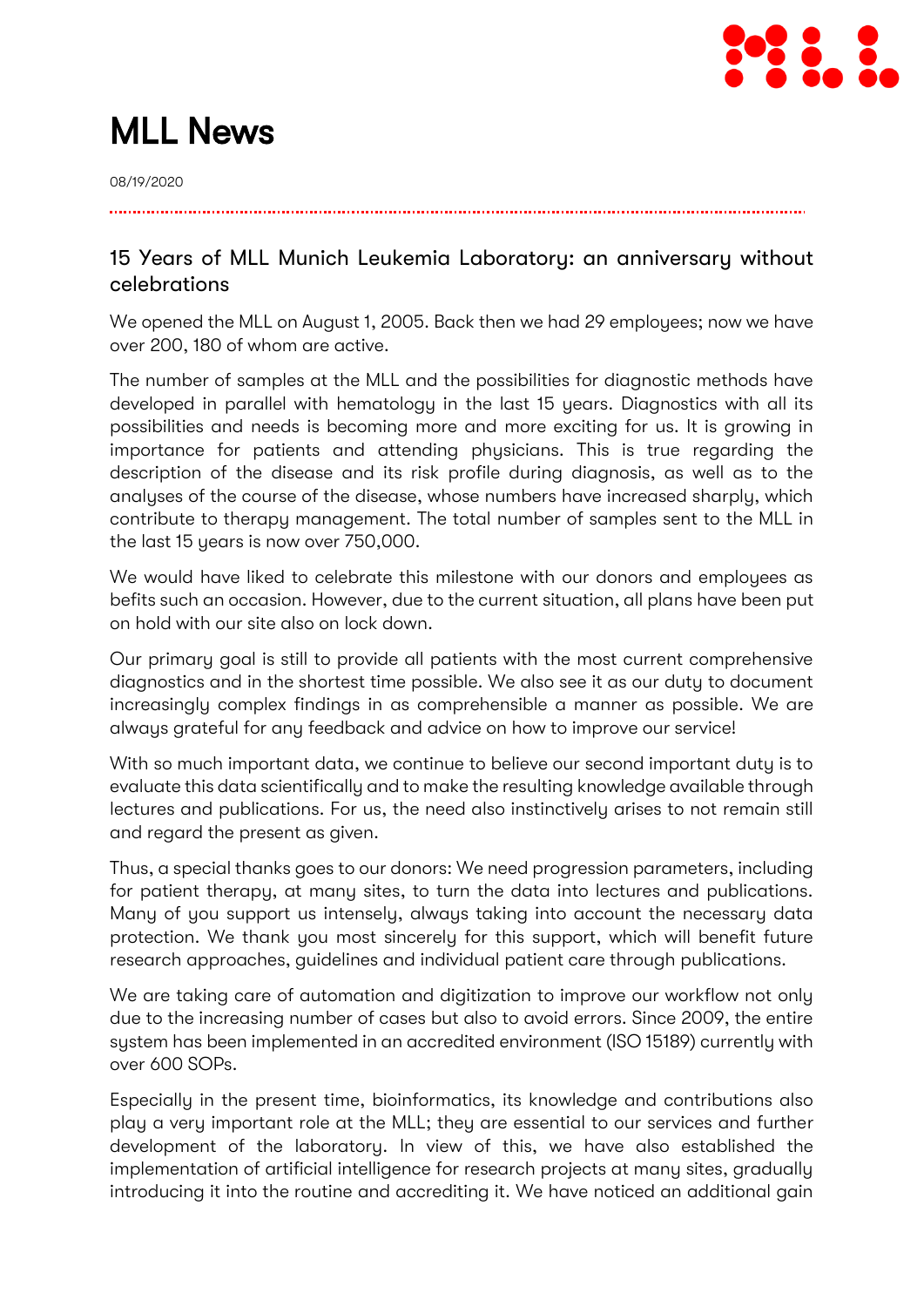

regarding the validity of the findings and have achieved, at the same time, a reduction in turn-around times. All these algorithms also help us to minimize errors. Before using the findings from these algorithms, including AI, the result is checked and finally validated in every case by our hematologists, scientists and responsible MTAs.

We enjoy the common spirit of our laboratory as hematologists and molecular biologists who lead a large team of extremely committed employees from a variety of professions, arriving at findings cooperatively. In this way, we can always set a goal for new things and ultimately re-experience and enliven the passage of the first year every time.

As managing directors, we are also proud that, for the second time in a row, we have been voted Germany's TOP 100 more innovative and medium-sized companies and that we were able to put ourselves in the competition in this aspect as well.

We would like to continue committing ourselves to advancing leukemia diagnostics of mostly phenotype-based to more genotype-based approaches, and in accordance with the WHO classification and its further development. Another primary goal is to further digitize and automate the processes taking place and to make them even faster and safer especially via algorithms, including artificial intelligence. To have the knowledge in the field of hematology present in each individual case and make it available in the interest of individual patients. We believe that this can only be meaningfully illustrated in the future by means of such automation and the use of algorithms.

We look forward to continuing cooperation with you as our donors and employees as we fulfill our common duty here everyday in expert fashion. See behind – go beyond!

Best regards,



C. Haferlach, T. Haferlach, W. Kern

MLL Dx – the new website is live

The MLL Munich Leukemia Laboratory has been providing comprehensive diagnostics for leukemia and lymphoma patients in our health system for 15 years. Molecular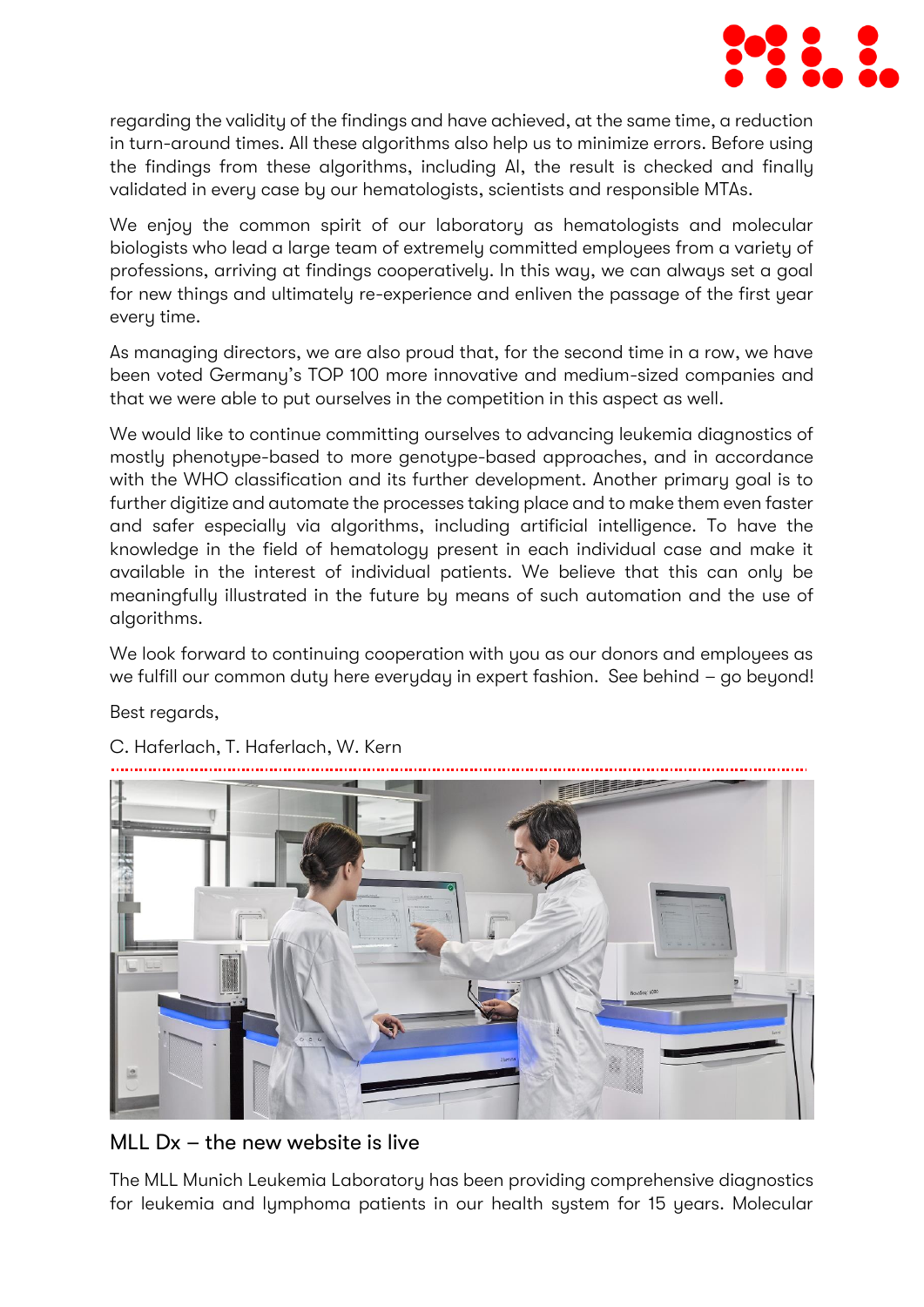

genetics has been an increasingly important component. The demand for comprehensive diagnostics, including from neighboring countries, is rising. Why not also offer this service outside the German health system? The three managing directors asked this question before the idea of establishing MLL Dx – MLL diagnostics – took shape. MLL Dx was founded as an affiliate of MLL in 2018 and has been visible through its own web site since July 2020.

MLL Dx benefits from the extensive experience from the routine diagnostics performed at the MLL. The services and knowledge of the MLL and MLL Dx are thus directly intertwined and are a potent offer for requesting physicians, researchers and the pharmaceutical industry.

Sequencing options have developed rapidly in recent years; thus, the sequencing of entire genomes and exomes have become a reality. In this area, the MLL has learned a lot from its 5,000 genome project. MLL Dx now provides this knowledge, our laboratory experience and bioinformatics to scientists and physicians nationally and internationally. In the field of next-generation sequencing, our offers range from the preparation of samples for the sequencing (library prep) of individual genes, gene panels, as well as exomes, genomes and transcriptomes to sequencing only where we can efficiently incorporate samples that have already been prepared and are thus ready for sequencing into our sequencing planning. There are also different levels of bioinformatic analysis that our clients can access. Thus, our client decides to what extent we perform the data analysis through our in-house pipelines or if he would like to perform them himself.

In addition to the sequencing service, leukemia diagnostics and clinical studies have expanded MLL Dx's portfolio. MLL Dx stands on the following three pillars to respond flexibly to requests for leukemia diagnostics outside the German health system and to perform even better than before as a partner and reference laboratory in international clinical studies. The diagnostics offered cover all areas of cytomorphology, cytogenetics, immunophenotyping and molecular genetics. Thus, MLL Dx also covers comprehensive leukemia and lymphoma diagnostics as the MLL has done for 15 years. In addition, MLL Dx was successfully accredited in accordance with ISO 15189 and ISO 17025 last year, including new methods such as genome and transcriptome sequencing.

In addition to MLLi, MLL Dx complements the MLL family with diagnostics outside the German health system, as well as a sequencing service, which is also intended to meet the scientific need.

More information about MLL Dx's services, methods and offers is available at [www.mlldx.com.](http://www.mlldx.com/)

Author: Dr. rer. nat. Manja Meggendorfer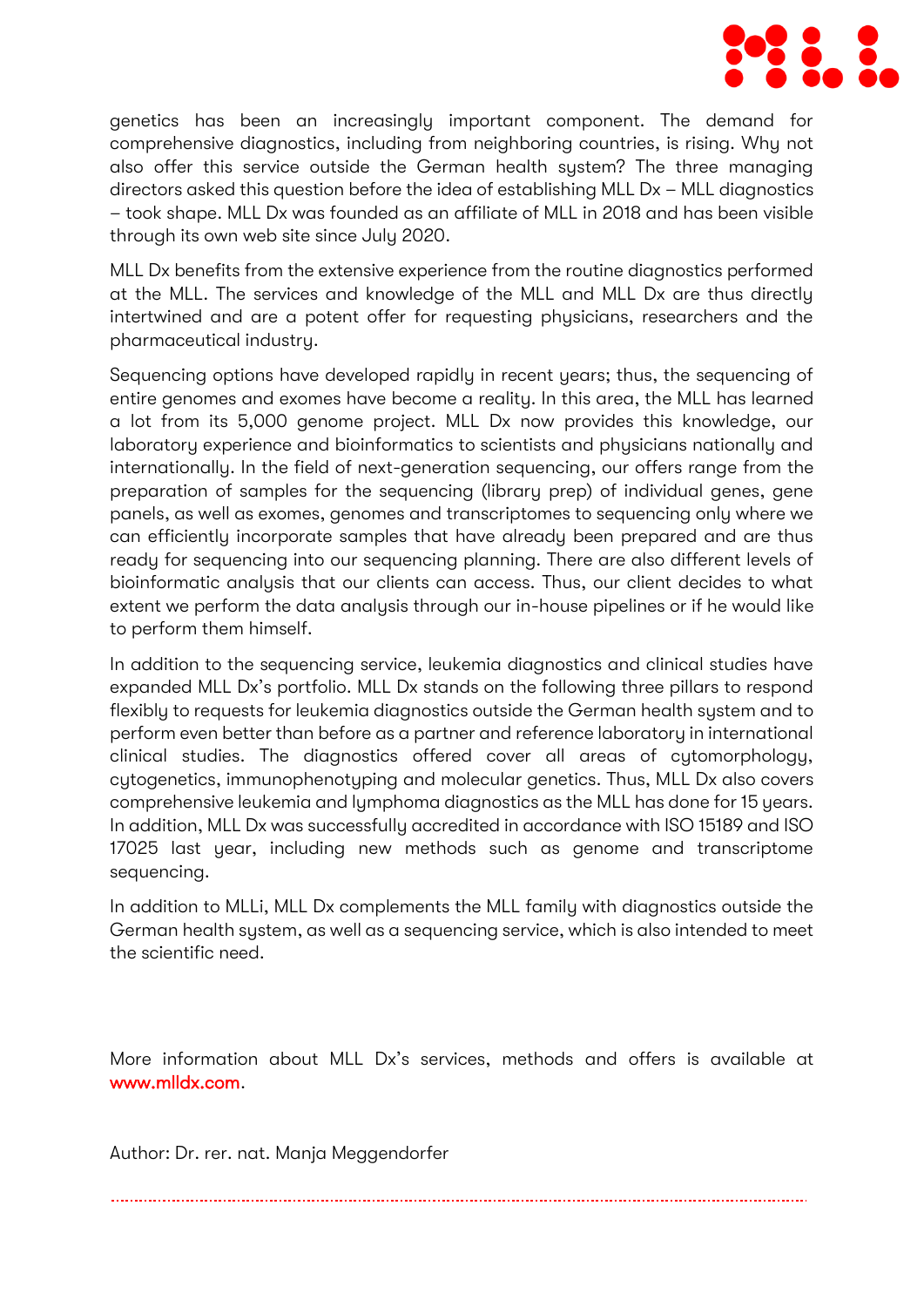



## Diagnostic perspectives – WGS and WTS

The diagnosis and classification of hematological neoplasia is a complex process. Various diagnostic technologies (cytomorphology, histology, cytogenetics, immunophenotyping and molecular genetics) are needed to meet the clinical challenges for a rapid, accurate and therapeutically relevant diagnosis for each patient. Genetic testing in particular has changed considerably in recent years, making it a quick and comprehensive option for a variety of issues.

Conventional molecular tests have so far been mainly based on the study of genes or gene regions known to be associated with hematological neoplasia. However, for many patients, these tests do not yet provide a conclusive, molecularly justifiable diagnosis. However, recent improvements in sequencing technology and bioinformatics have made time and cost-effective sequencing of the individual genome (WGS) and transcriptome (WTS) a reality. This allows for an equally wide range of molecular information to be collected with a single approach and without prior knowledge and any previously necessary limitation to known genetic aberrations. This can, for example, improve the determination of clonal markers, which can be helpful in the diagnosis of cytopenia of unclear origin.

The WGS opens up the possibility of creating a complete and personalized molecular profile for each patient by simultaneously analyzing somatic changes such as individual nucleotide variants (SNV), small insertions and deletions (indels), structural variants (SV) and variations in the number of copies (CNV). In particular, this advantage can be seen in cases with limited material, such as with multiple myeloma, where the isolation of a sufficient number of plasma cells is often difficult, limiting the number of possible tests. However, assessing the clinical relevance of SNVs and indels is also a major challenge for which there is neither a gold standard nor a standardized pipeline.

The WTS has been established in diagnostics for about 20 years, mostly in the form of microarray experiments, and is used to determine gene expression and detect fusion transcripts. With the introduction of RNA-Seq, the analysis is performed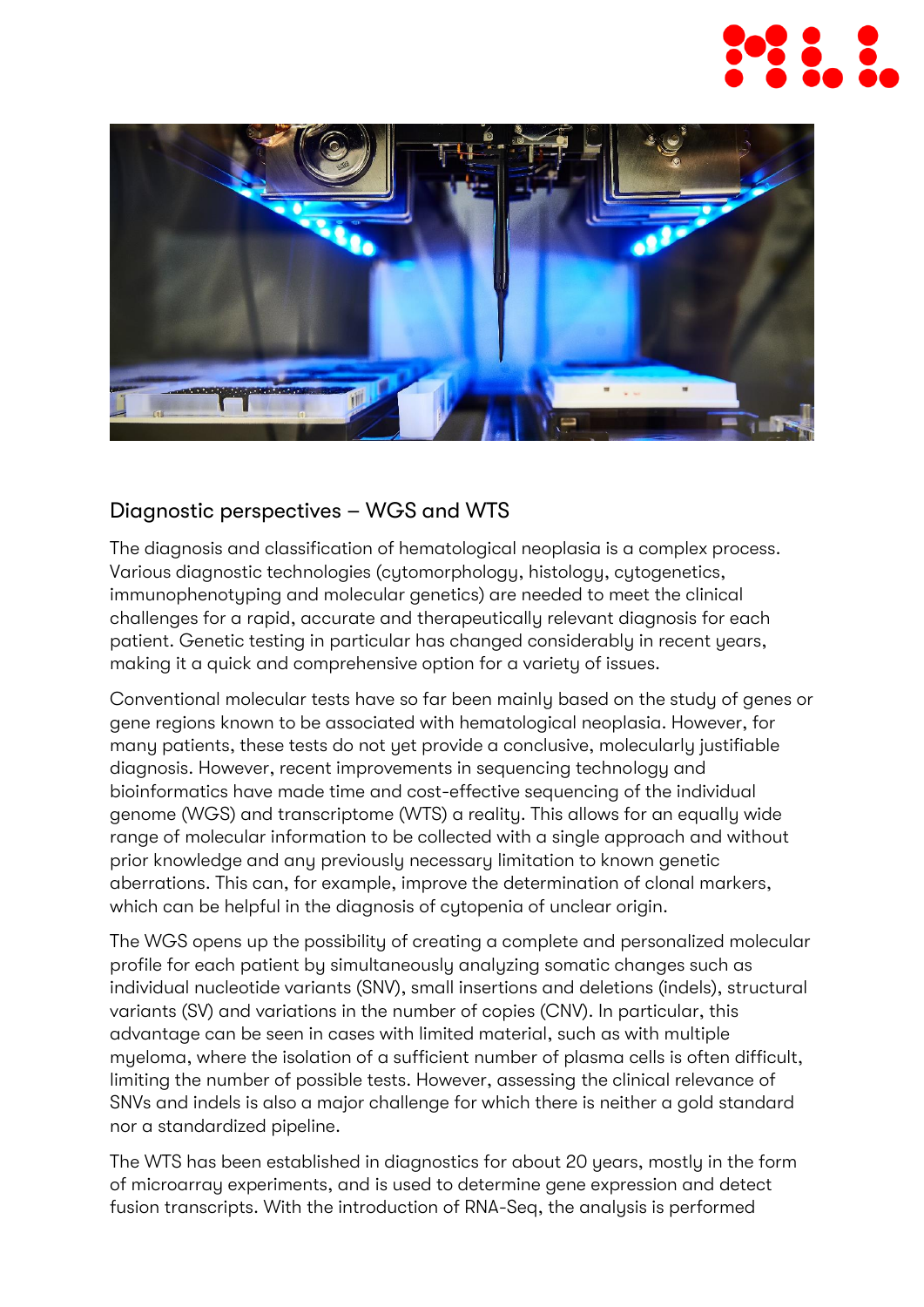

without prior knowledge for known biomarkers or fusions. RNA-Seq can be used by determining specific expression profiles for the classification of hematological neoplasia, as well as for prognosis assessment. Gene expression is used in acute lymphocytic leukemia (ALL), for example, to identify cases that are similar to BCR-ABL1-positive ALL despite the lack of t(9;22) in its expression pattern and potentially benefit from treatment with kinase inhibitors. In addition, SNVs, indels and CNVs can be determined to a limited extent; however, accuracy is not (yet) comparable to DNA-based analyses.

As part of the 5,000 genome project, more than 4,500 genomes and their transcriptomes have already been sequenced and analyzed at the MLL to gain better research insight into the molecular genetic profile of the various subgroups of hematological neoplasia. The data generated in this way already contributes to the understanding and knowledge of the accuracy of WGS and WTS data. One goal is also to test a practical and efficient use of WGS and WTS for routine diagnostics.

Author: Dr. Wencke Walter

## Digital order entry platform enables online order submission

In an era where administrative processes are increasingly being digitized, you can avail yourself of our web-based portal for digital order submission. Apart from the reliable transmission of all the necessary data, it also offers, for example, the ability to post-edit orders (even after material submission) and to view findings online.

#### [Click here to submit a registration request.](https://www.mll.com/orderentry)

### Important dates

## Oncology Symposium 2020

In the wake of the resounding success of the 2019 Oncology Symposium "From Biomarker to Therapy Recommendation", the event will be taking place again in 2020, and also be offered in digital format. Experts from the field of diagnostics met in 2019 to report on the important role of biomarkers as a guide for personalized medical approaches and to give insights into their experience in oncological diagnostics.

The next iteration of this successful event will take place on 11/13/2020. Register now, [at no obligation.](https://www.trillium.de/akademie/onkologisches-symposium-2019/anmeldung.html)